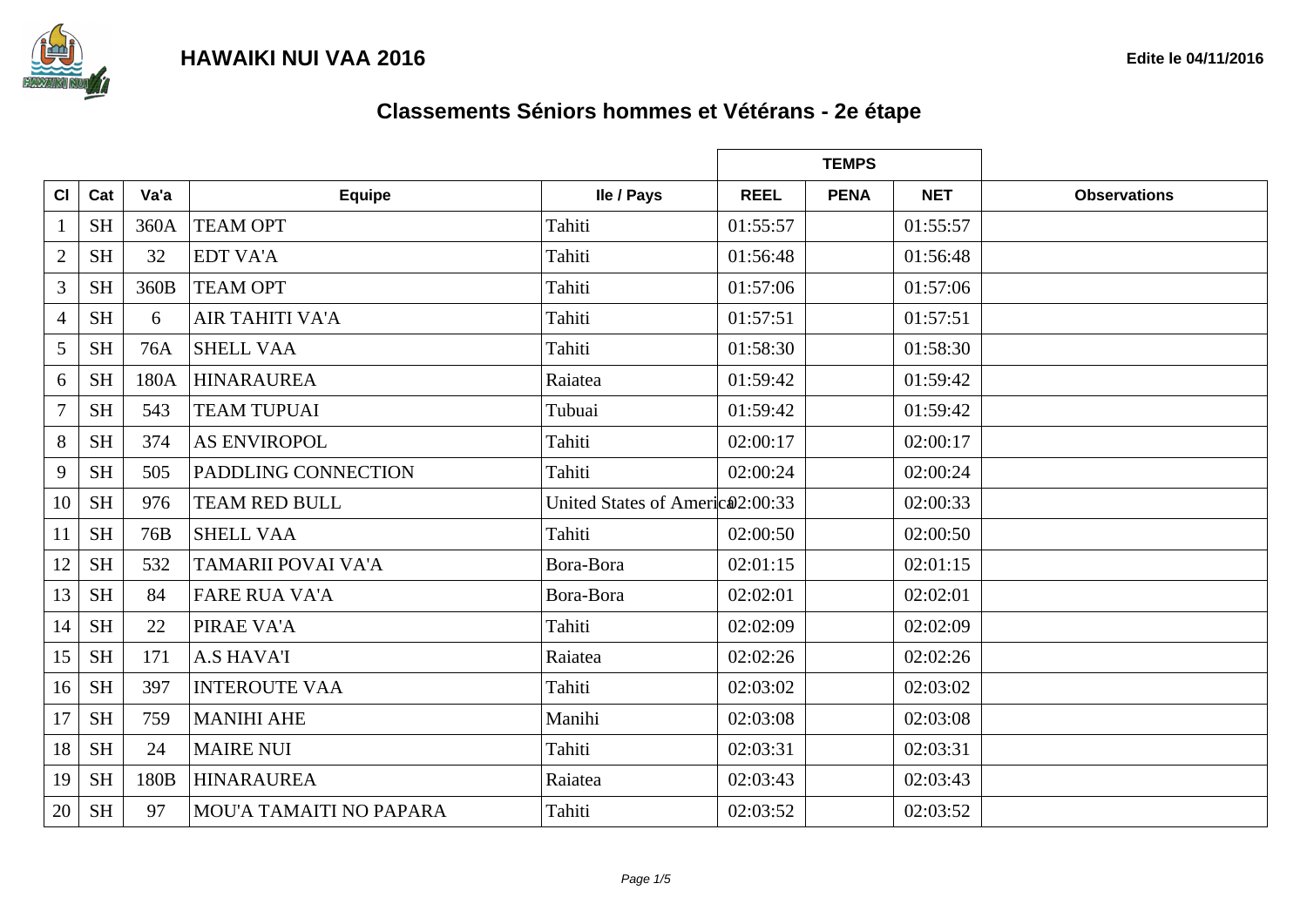



|    |           |      |                               |            |             | <b>TEMPS</b> |            |                     |
|----|-----------|------|-------------------------------|------------|-------------|--------------|------------|---------------------|
| CI | Cat       | Va'a | <b>Equipe</b>                 | lle / Pays | <b>REEL</b> | <b>PENA</b>  | <b>NET</b> | <b>Observations</b> |
| 21 | <b>SH</b> | 359A | PIHAENA VAA                   | Moorea     | 02:04:03    |              | 02:04:03   |                     |
| 22 | <b>VH</b> | 52V  | <b>TOHIVEA</b>                | Moorea     | 02:04:19    |              | 02:04:19   |                     |
| 23 | <b>SH</b> | 538  | <b>ARII FAHEE VA'A</b>        | Tahiti     | 02:04:50    |              | 02:04:50   |                     |
| 24 | <b>SH</b> | 584  | PO PORA TE HOE MAMU           | Bora-Bora  | 02:05:08    |              | 02:05:08   |                     |
| 25 | <b>SH</b> | 33   | <b>ARUE VA'A</b>              | Tahiti     | 02:05:15    |              | 02:05:15   |                     |
| 26 | <b>SH</b> | 259  | <b>IFREMER</b>                | Tahiti     | 02:05:18    |              | 02:05:18   |                     |
| 27 | <b>SH</b> | 688  | <b>MEDUSE VA'A</b>            | France     | 02:05:19    |              | 02:05:19   |                     |
| 28 | <b>SH</b> | 355B | <b>ATAIARAPU</b>              | Bora-Bora  | 02:05:31    |              | 02:05:31   |                     |
| 29 | <b>SH</b> | 447  | <b>ST REGIS VAA</b>           | Bora-Bora  | 02:05:38    |              | 02:05:38   |                     |
| 30 | <b>SH</b> | 60   | <b>FARE ARA</b>               | Huahine    | 02:05:56    |              | 02:05:56   |                     |
| 31 | <b>SH</b> | 432  | <b>MAHINA HOE</b>             | Tahiti     | 02:06:00    |              | 02:06:00   |                     |
| 32 | <b>SH</b> | 468A | <b>MANA URA HOE</b>           | Tahiti     | 02:06:18    |              | 02:06:18   |                     |
| 33 | <b>SH</b> | 126  | TE UI TAMA NO RAIVAVAE        | Raivavae   | 02:06:29    |              | 02:06:29   |                     |
| 34 | <b>SH</b> | 182  | <b>TE AVA RUA</b>             | Raiatea    | 02:06:35    |              | 02:06:35   |                     |
| 35 | <b>SH</b> | 386  | <b>FETUNA VA'A</b>            | Raiatea    | 02:06:44    |              | 02:06:44   |                     |
| 36 | <b>SH</b> | 174  | <b>TAHAA NUI</b>              | Tahaa      | 02:06:52    |              | 02:06:52   |                     |
| 37 | <b>SH</b> | 506  | <b>TAMARII AARO NO ARUE</b>   | Tahiti     | 02:07:00    |              | 02:07:00   |                     |
| 38 | <b>SH</b> | 93   | <b>TEREVA TANE VAA RAIROA</b> | Rangiroa   | 02:07:05    |              | 02:07:05   |                     |
| 39 | <b>SH</b> | 519  | <b>NUUTERE RAIATEA</b>        | Raiatea    | 02:07:30    |              | 02:07:30   |                     |
| 40 | <b>VH</b> | 6V   | <b>AIR TAHITI VA'A</b>        | Tahiti     | 02:07:45    |              | 02:07:45   |                     |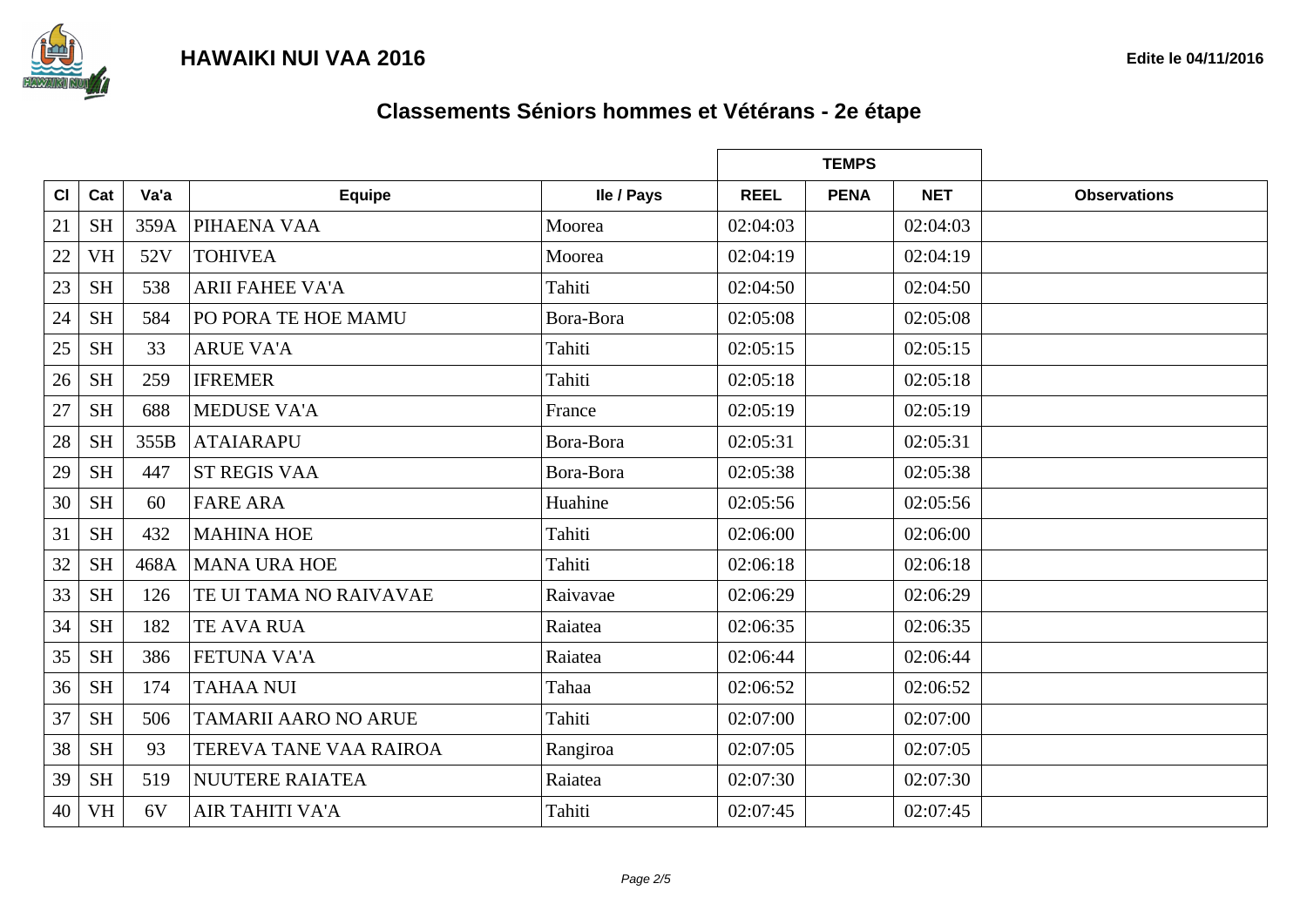



|    |           |      |                           |            | <b>TEMPS</b> |             |            |                     |
|----|-----------|------|---------------------------|------------|--------------|-------------|------------|---------------------|
| CI | Cat       | Va'a | <b>Equipe</b>             | Ile / Pays | <b>REEL</b>  | <b>PENA</b> | <b>NET</b> | <b>Observations</b> |
| 41 | <b>SH</b> | 52   | <b>TOHIVEA</b>            | Moorea     | 02:08:07     |             | 02:08:07   |                     |
| 42 | <b>VH</b> | 60V  | <b>FARE ARA</b>           | Huahine    | 02:08:14     |             | 02:08:14   |                     |
| 43 | <b>VH</b> | 360V | <b>TEAM OPT</b>           | Tahiti     | 02:08:19     |             | 02:08:19   |                     |
| 44 | <b>SH</b> | 11   | <b>MATAIEA VA'A</b>       | Tahiti     | 02:08:24     |             | 02:08:24   |                     |
| 45 | <b>SH</b> | 587  | RIMATARA VAA              | Rimatara   | 02:08:27     |             | 02:08:27   |                     |
| 46 | <b>SH</b> | 561  | <b>ARA ARA</b>            | Huahine    | 02:09:01     |             | 02:09:01   |                     |
| 47 | <b>SH</b> | 355A | <b>ATAIARAPU</b>          | Bora-Bora  | 02:09:18     |             | 02:09:18   |                     |
| 48 | <b>SH</b> | 118  | A.S BANQUE DE TAHITI VA'A | Tahiti     | 02:09:41     |             | 02:09:41   |                     |
| 49 | <b>SH</b> | 564  | <b>TUA TAU HOE</b>        | Tahiti     | 02:09:51     |             | 02:09:51   |                     |
| 50 | <b>SH</b> | 243  | <b>AIR TAHITI NUI</b>     | Tahiti     | 02:10:00     |             | 02:10:00   |                     |
| 51 | <b>VH</b> | 32V  | <b>EDT VA'A</b>           | Tahiti     | 02:10:02     |             | 02:10:02   |                     |
| 52 | <b>SH</b> | 666  | <b>VARUA HE E</b>         | Moorea     | 02:10:06     |             | 02:10:06   |                     |
| 53 | <b>SH</b> | 186  | <b>HAAMENE VAA</b>        | Tahaa      | 02:10:10     |             | 02:10:10   |                     |
| 54 | <b>SH</b> | 330A | TAMARII TUARA VA'A        | Tahiti     | 02:10:17     |             | 02:10:17   |                     |
| 55 | <b>SH</b> | 331  | <b>TUAIVA NUI</b>         | Moorea     | 02:10:29     |             | 02:10:29   |                     |
| 56 | <b>SH</b> |      | <b>MANU URA</b>           | Tahiti     | 02:11:05     |             | 02:11:05   |                     |
| 57 | <b>VH</b> | 402V | <b>MATA ARE VAA</b>       | Tahiti     | 02:11:26     |             | 02:11:26   |                     |
| 58 | <b>SH</b> | 557  | <b>TAHITIAN PADDLE</b>    | Tahiti     | 02:11:33     |             | 02:11:33   |                     |
| 59 | <b>SH</b> | 41   | <b>TAMARII CPS</b>        | Tahiti     | 02:11:36     |             | 02:11:36   |                     |
| 60 | <b>SH</b> | 512  | <b>HONOURA</b>            | Tahiti     | 02:11:37     |             | 02:11:37   |                     |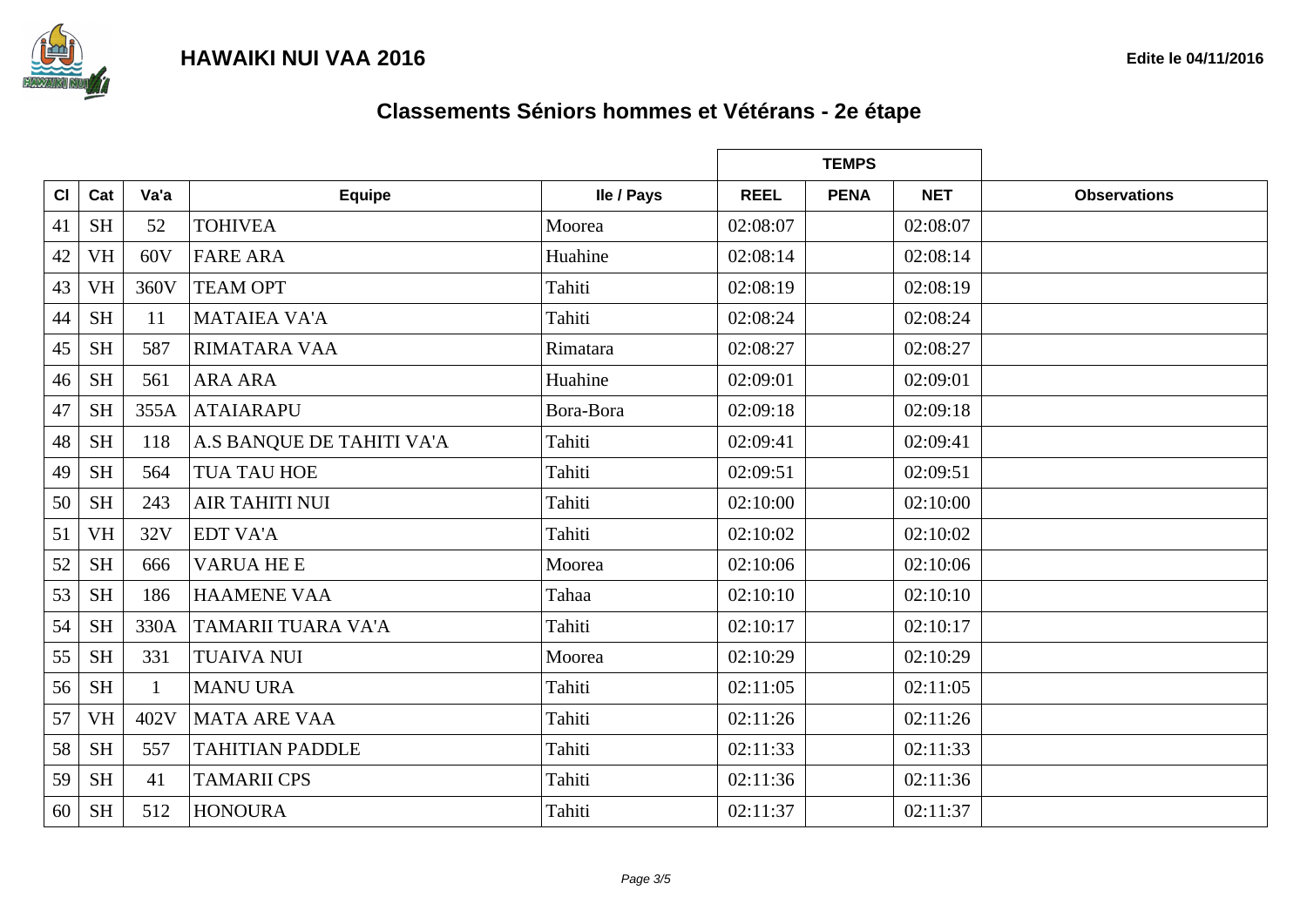



|    |           |        |                                   |               |             | <b>TEMPS</b> |            |                     |
|----|-----------|--------|-----------------------------------|---------------|-------------|--------------|------------|---------------------|
| CI | Cat       | Va'a   | <b>Equipe</b>                     | Ile / Pays    | <b>REEL</b> | <b>PENA</b>  | <b>NET</b> | <b>Observations</b> |
| 61 | <b>SH</b> | 393    | <b>TEAM HIVAROA VAA</b>           | Manihi        | 02:11:38    |              | 02:11:38   |                     |
| 62 | <b>SH</b> | 574    | <b>HOTUA HOE</b>                  | Raiatea       | 02:11:56    |              | 02:11:56   |                     |
| 63 | <b>SH</b> | 245    | <b>TEMAOAEROA</b>                 | Moorea        | 02:12:17    |              | 02:12:17   |                     |
| 64 | <b>SH</b> | 359B   | PIHAENA VAA                       | Moorea        | 02:12:27    |              | 02:12:27   |                     |
| 65 | <b>SH</b> | 478    | <b>INTERCONTINENTAL VA'A</b>      | Moorea        | 02:12:55    |              | 02:12:55   |                     |
| 66 | <b>SH</b> | 345    | TE UI HOE                         | Tahiti        | 02:13:02    |              | 02:13:02   |                     |
| 67 | <b>VH</b> | 23V    | <b>IHILANI VAA</b>                | Tahiti        | 02:13:21    |              | 02:13:21   |                     |
| 68 | <b>VH</b> | 412V   | TE AHI TOA VAA                    | Moorea        | 02:13:57    |              | 02:13:57   |                     |
| 69 | <b>SH</b> | 391    | <b>AS CSLG VAA</b>                | Tahiti        | 02:14:14    |              | 02:14:14   |                     |
| 70 | <b>SH</b> | 338    | <b>TEAM RAPA VAA</b>              | Rapa          | 02:14:28    |              | 02:14:28   |                     |
| 71 | <b>SH</b> | 330B   | TAMARII TUARA VA'A                | Tahiti        | 02:14:32    |              | 02:14:32   |                     |
| 72 | <b>SH</b> | 104    | <b>HEREANUI VA A</b>              | Raiatea       | 02:15:29    |              | 02:15:29   |                     |
| 73 | <b>SH</b> | 977    | <b>DISTRICT DE RANGIROA</b>       | Rangiroa      | 02:15:42    |              | 02:15:42   |                     |
| 74 | <b>VH</b> | 354V   | <b>AS TUARUA VA'A</b>             | Huahine       | 02:16:34    |              | 02:16:34   |                     |
| 75 | <b>SH</b> | $\tau$ | <b>MAIRIE DE PIRAE</b>            | Tahiti        | 02:16:41    |              | 02:16:41   |                     |
| 76 | <b>SH</b> | 901    | MONT DORE SHELL VAA               | New Caledonia | 02:16:47    |              | 02:16:47   |                     |
| 77 | <b>SH</b> | 448    | <b>TE NIU VAA</b>                 | Tahiti        | 02:17:57    |              | 02:17:57   |                     |
| 78 | <b>SH</b> | 95     | TU MOANA HOE                      | Tahiti        | 02:18:49    |              | 02:18:49   |                     |
| 79 | <b>SH</b> | 18     | <b>TOAHOTU COMMUNE</b>            | Tahiti        | 02:19:13    |              | 02:19:13   |                     |
| 80 | <b>SH</b> | 777    | <b>VERY IMPOSANT PERSON (VIP)</b> | Tahiti        | 02:19:24    |              | 02:19:24   |                     |